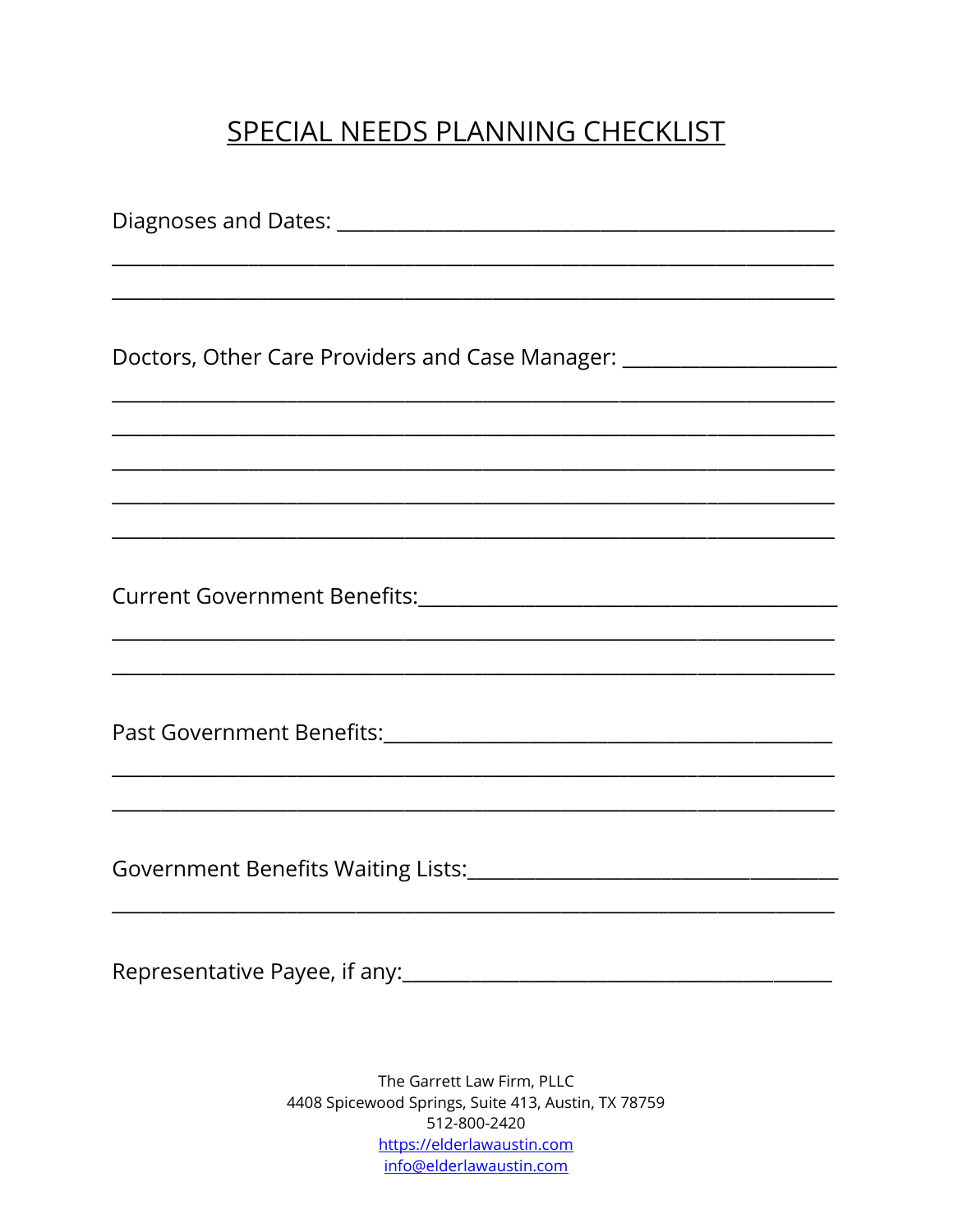| Special Needs Planning Checklist                                  | Page 2 |
|-------------------------------------------------------------------|--------|
| Guardian (Conservator) of Your Money, if any:                     |        |
| Guardian of Your Person, if any:                                  |        |
| Modified Adjusted Gross Income:                                   |        |
| Are prescription drug costs being met?                            |        |
| Is Medicaid providing nonmedical or quasimedical services such as |        |

 cognitive behavioral therapy, long-term care, home health care services educational support services, institutional care, group home support services or services provided under Medicaid waivers? Universed and the set of the set of the set of the set of the set of the set of the set of the set of the set of the set of the set of the set of the set of the set of the set of the set of the set of the set of t

\_\_\_\_\_\_\_\_\_\_\_\_\_\_\_\_\_\_\_\_\_\_\_\_\_\_\_\_\_\_\_\_\_\_\_\_\_\_\_\_\_\_\_\_\_\_\_\_\_\_\_\_\_\_\_\_\_\_\_\_\_\_\_\_\_\_\_\_

Does the Medicaid formulary cover the necessary drugs and treatments?\_\_\_\_\_\_\_\_\_\_\_\_\_\_\_\_\_\_\_\_\_\_\_\_\_\_\_\_\_\_\_\_\_\_\_\_\_\_\_\_\_\_\_\_\_\_\_\_\_\_\_\_\_\_\_\_\_\_\_\_\_\_

How much money is Medicaid spending on care?\_\_\_\_\_\_\_\_\_\_\_\_\_\_\_\_\_\_\_\_\_\_\_

Is there an Affordable Care Act policy which will cover current and anticipated needs?\_\_\_\_\_\_\_\_\_\_\_\_\_\_\_\_\_\_\_\_\_\_\_\_\_\_\_\_\_\_\_\_\_\_\_\_\_\_\_\_\_\_\_\_\_\_\_\_\_\_\_\_\_\_\_

How does the Medicaid payback provision apply?\_\_\_\_\_\_\_\_\_\_\_\_\_\_\_\_\_\_\_\_\_\_\_\_\_\_\_\_\_\_\_\_\_\_

\_\_\_\_\_\_\_\_\_\_\_\_\_\_\_\_\_\_\_\_\_\_\_\_\_\_\_\_\_\_\_\_\_\_\_\_\_\_\_\_\_\_\_\_\_\_\_\_\_\_\_\_\_\_\_\_\_\_\_\_\_\_\_\_\_\_\_\_\_\_\_\_\_\_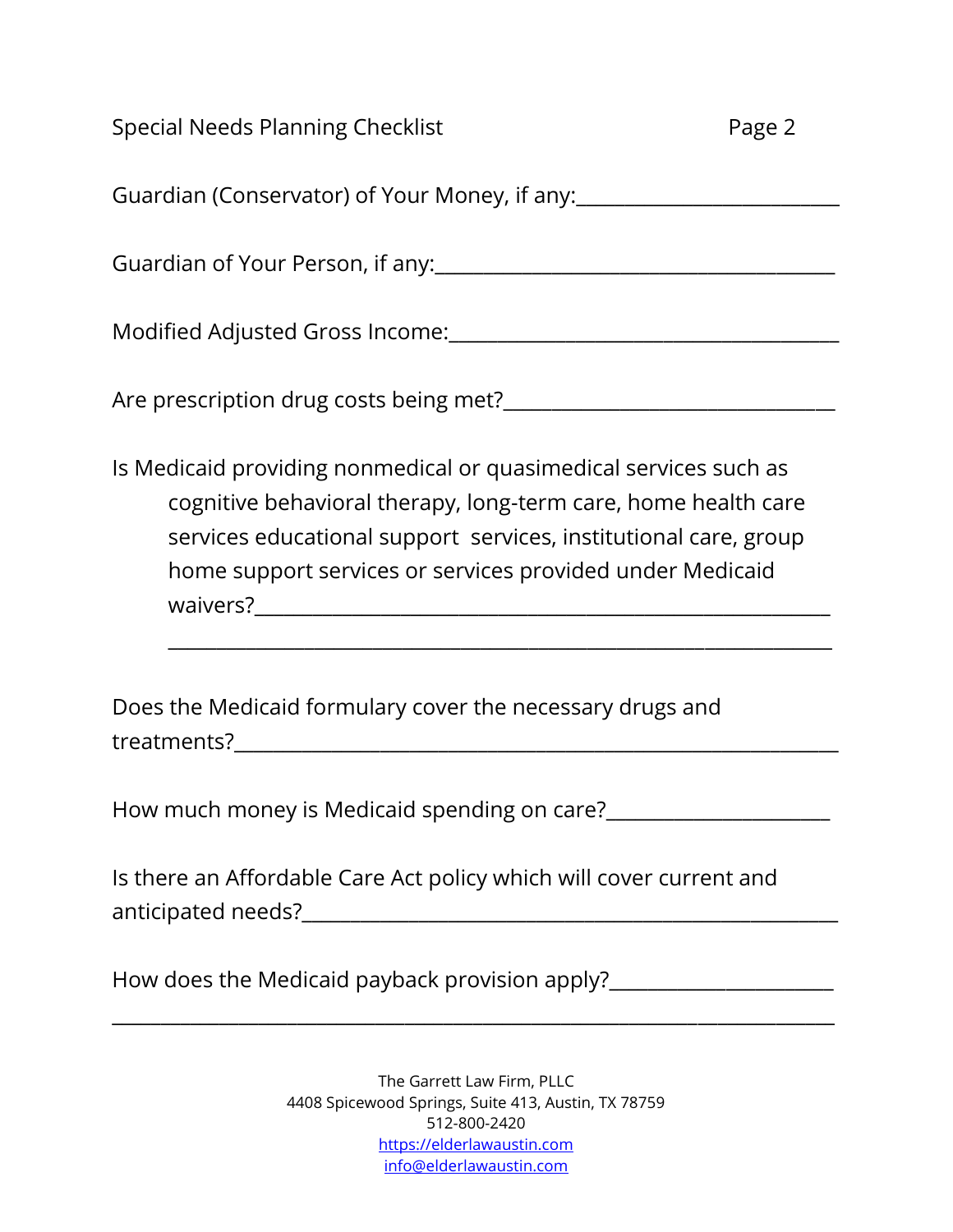**Special Needs Planning Checklist** 

Does the quality and availability of health care where you live/travel/plan to move vary significantly between Medicaid and private 

| ,我们也不能在这里的时候,我们也不能在这里的时候,我们也不能会在这里的时候,我们也不能会在这里的时候,我们也不能会在这里的时候,我们也不能会在这里的时候,我们也 |
|----------------------------------------------------------------------------------|
|                                                                                  |
|                                                                                  |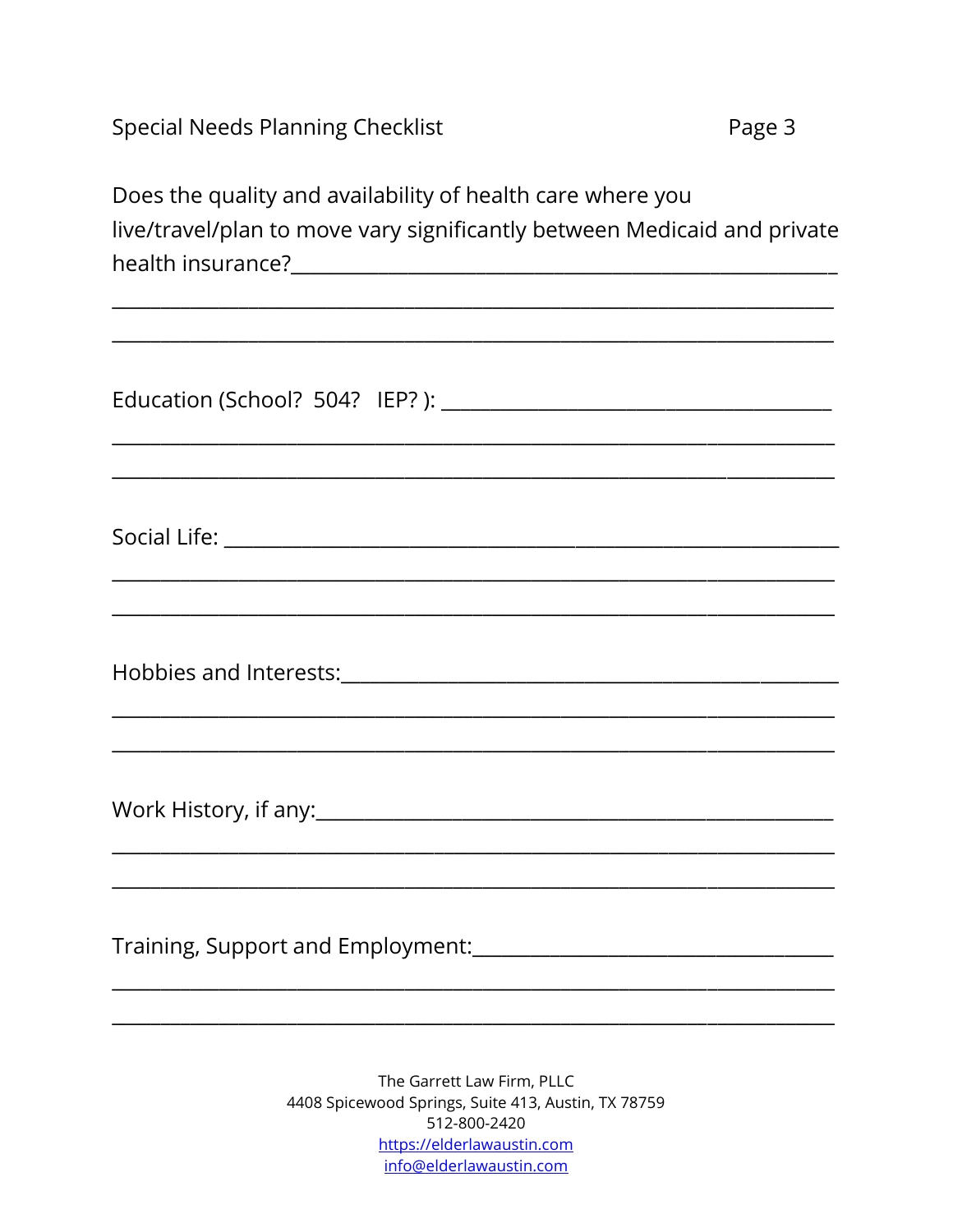| <b>Special Needs Planning Checklist</b>                                                                                                                                                                                                                          | Page 4 |
|------------------------------------------------------------------------------------------------------------------------------------------------------------------------------------------------------------------------------------------------------------------|--------|
|                                                                                                                                                                                                                                                                  |        |
|                                                                                                                                                                                                                                                                  |        |
| <u> 1989 - Johann Stoff, amerikansk politiker (d. 1989)</u>                                                                                                                                                                                                      |        |
|                                                                                                                                                                                                                                                                  |        |
| What Assistance is Needed with<br>Hearing: 1999 - The Contract of the Contract of the Contract of the Contract of the Contract of the Contract of the Contract of the Contract of the Contract of the Contract of the Contract of the Contract of the Contract o |        |
|                                                                                                                                                                                                                                                                  |        |
|                                                                                                                                                                                                                                                                  |        |
| Manipulating Objectives (wheelchair, computer, doors, telephone, etc.):                                                                                                                                                                                          |        |
|                                                                                                                                                                                                                                                                  |        |
| Bathing and Dressing: 1997 - 1997 - 1998 - 1998 - 1998 - 1999 - 1999 - 1999 - 1999 - 1999 - 1999 - 1999 - 199                                                                                                                                                    |        |
|                                                                                                                                                                                                                                                                  |        |
|                                                                                                                                                                                                                                                                  |        |
|                                                                                                                                                                                                                                                                  |        |
|                                                                                                                                                                                                                                                                  |        |
| The Garrett Law Firm, PLLC<br>4408 Spicewood Springs, Suite 413, Austin, TX 78759<br>512-800-2420                                                                                                                                                                |        |

https://elderlawaustin.com<br>info@elderlawaustin.com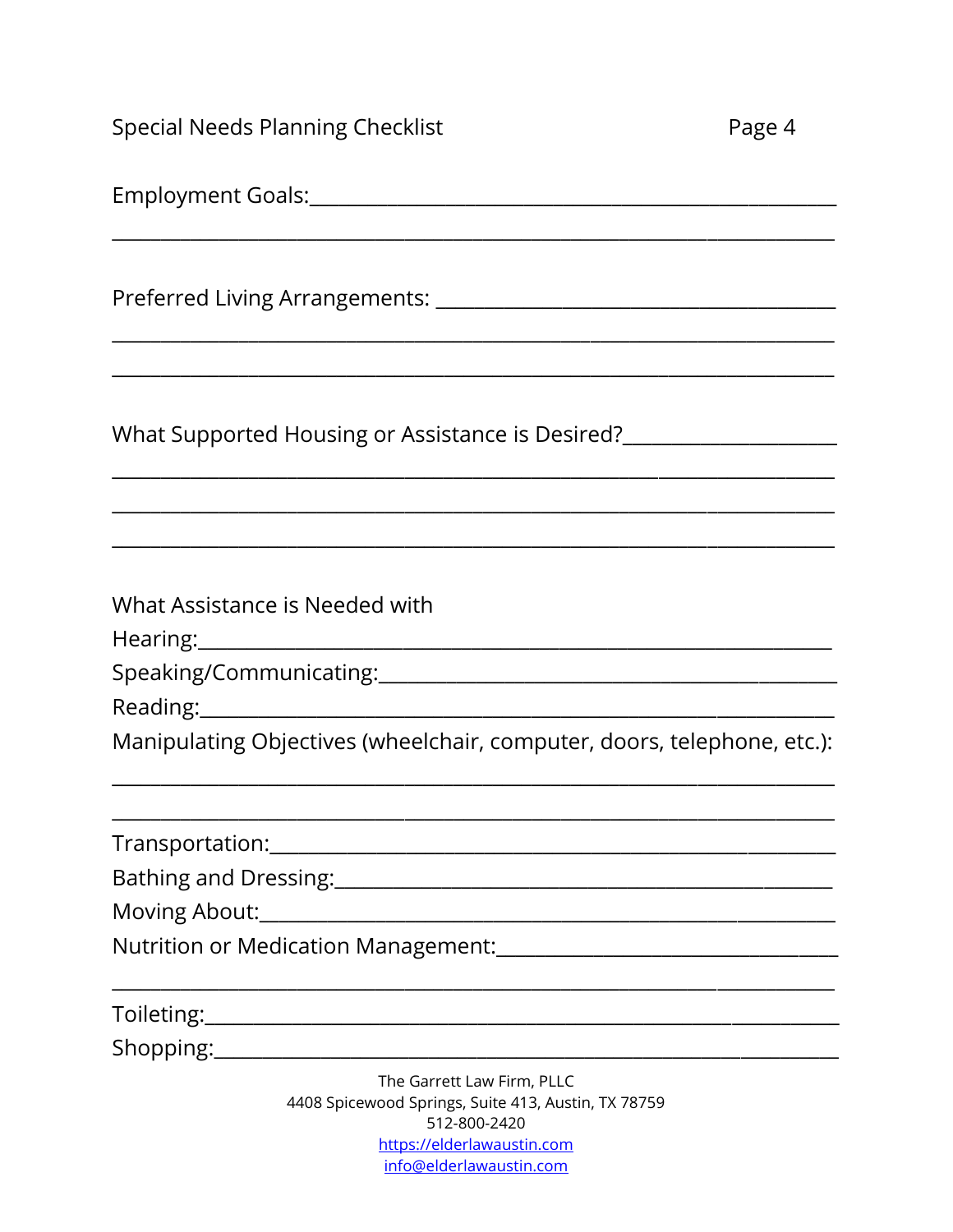| Special Needs Planning Checklist |  |  |
|----------------------------------|--|--|
|----------------------------------|--|--|

| 0 |  |
|---|--|
|   |  |

| Own Health and Disability Insurance Policies: ____________________________                                    |
|---------------------------------------------------------------------------------------------------------------|
|                                                                                                               |
| Parents' Health and Disability Insurance Policies: [100] [2012] [2013] [2014] [2014] [2015] [2016] [2016] [20 |
|                                                                                                               |
| Your Long-Term Care Insurance or Other Arrangements for Later in                                              |
|                                                                                                               |
|                                                                                                               |
|                                                                                                               |
| Parents' Health and Disability Insurance:                                                                     |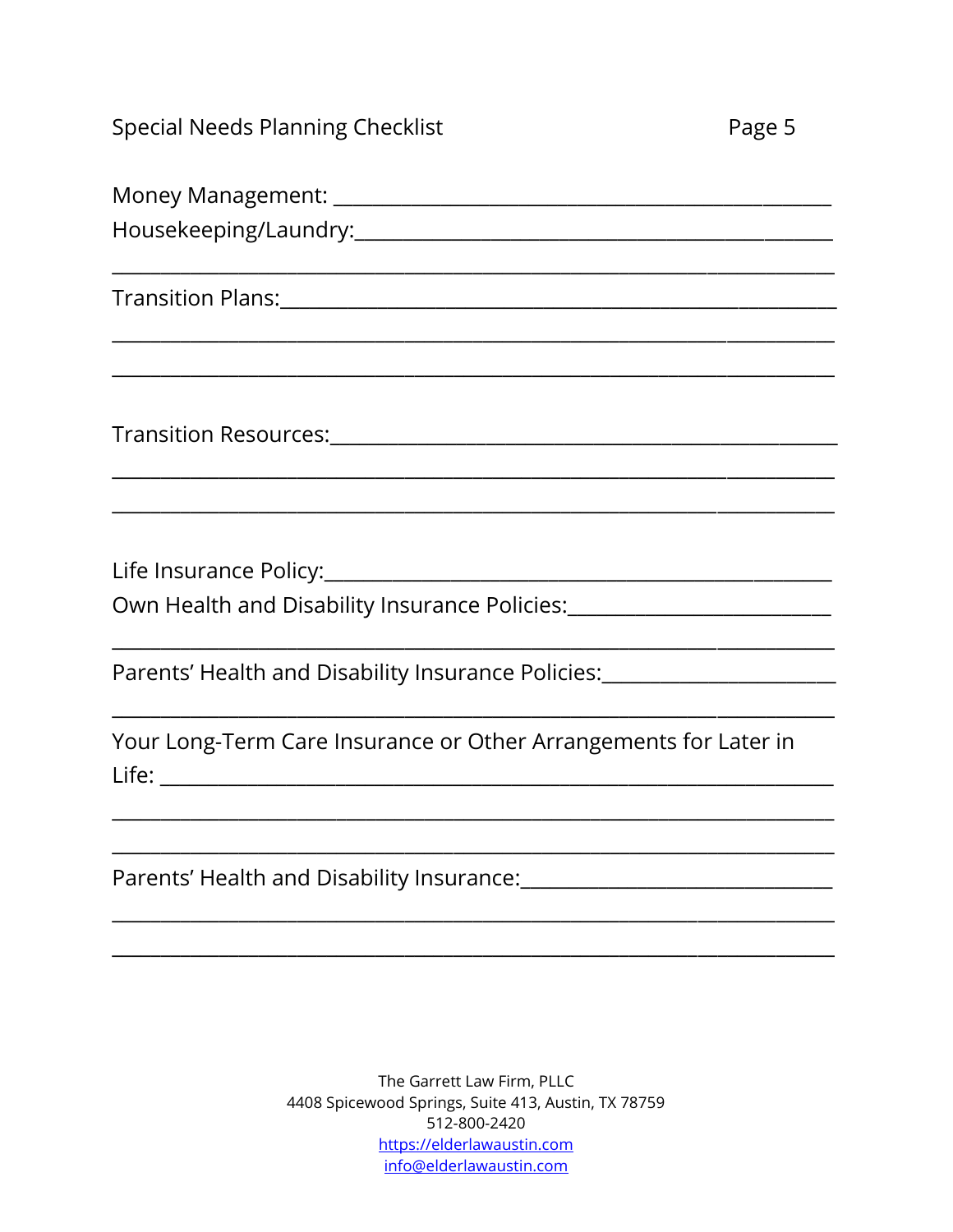Parents' Long-Term Care Insurance or Other Arrangements for Later in Life: \_\_\_\_\_\_\_\_\_\_\_\_\_\_\_\_\_\_\_\_\_\_\_\_\_\_\_\_\_\_\_\_\_\_\_\_\_\_\_\_\_\_\_\_\_\_\_\_\_\_\_\_\_\_\_\_\_\_\_\_\_\_\_\_\_\_\_\_\_

\_\_\_\_\_\_\_\_\_\_\_\_\_\_\_\_\_\_\_\_\_\_\_\_\_\_\_\_\_\_\_\_\_\_\_\_\_\_\_\_\_\_\_\_\_\_\_\_\_\_\_\_\_\_\_\_\_\_\_\_\_\_\_\_\_\_\_\_\_\_\_\_\_\_

\_\_\_\_\_\_\_\_\_\_\_\_\_\_\_\_\_\_\_\_\_\_\_\_\_\_\_\_\_\_\_\_\_\_\_\_\_\_\_\_\_\_\_\_\_\_\_\_\_\_\_\_\_\_\_\_\_\_\_\_\_\_\_\_\_\_\_\_\_\_\_\_\_\_

| How Much Equity in Your Parents' Home, if any: _________________________________ |
|----------------------------------------------------------------------------------|
| What Retirement Funds? 401(k)______ Traditional IRA___ Roth IRA_______           |
| Your Parents' Retirement Funds? 401(k) ___ Trad'l IRA___ Roth IRA_____           |
| Are You a Veteran? If so, What Branch? Dates?                                    |
| Is Either of Your Parents a Veteran? Fig. 0. Who?                                |
|                                                                                  |
| Are Your or Either of Your Parents a Federal, State or Local Government          |
|                                                                                  |
|                                                                                  |
| What are Your Parents' Social Security Retirement Benefit Amounts?               |
|                                                                                  |
|                                                                                  |
| Do You Have a Funeral or Burial Insurance Policy?                                |

If so, What is the Amount?\_\_\_\_\_\_\_\_\_\_\_\_\_\_\_\_\_\_\_\_\_\_\_\_\_\_\_\_\_\_\_\_\_\_\_\_\_\_\_\_\_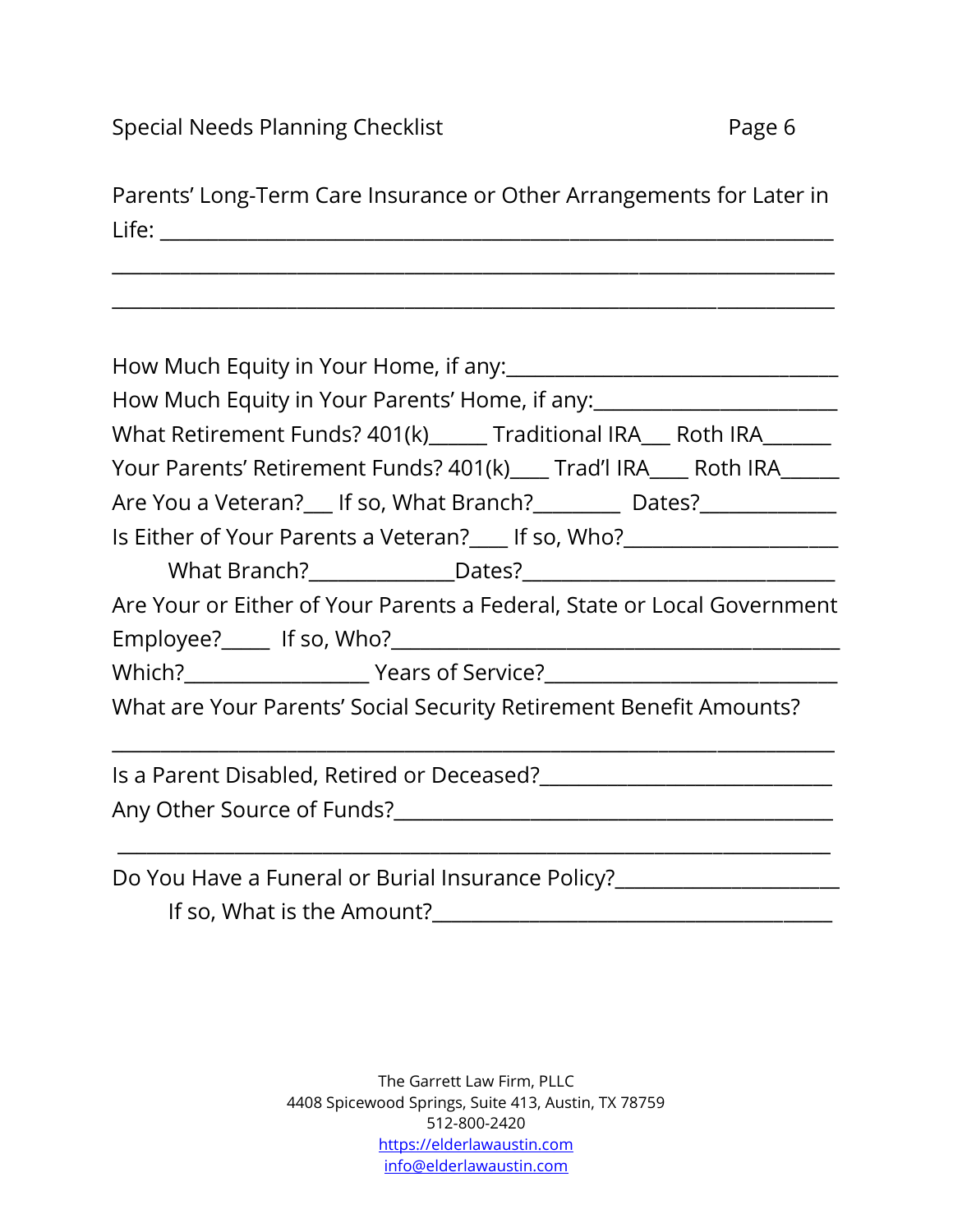**Special Needs Planning Checklist** 

People Who Currently Assist You, Their Relationships, Ages and Contact Information [Please include any social worker, accountant or financial 

Current Medical Concerns: Current Medical Concerns:

Possible Needs for Future Assistance: Network and the Marian School and Theorem and Theorem and Theorem and Theorem and Theorem and Theorem and Theorem and Theorem and Theorem and Theorem and Theorem and Theorem and Theore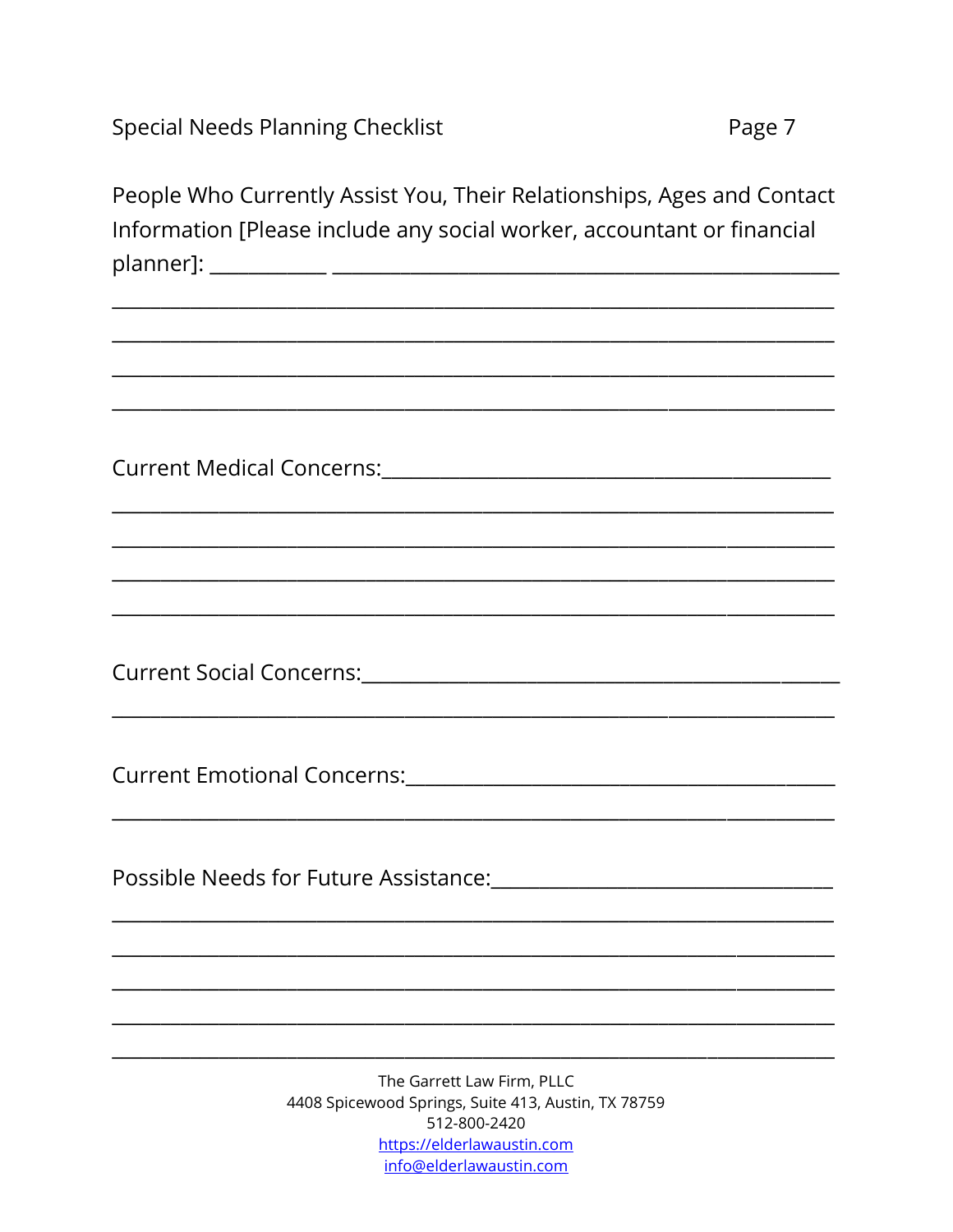| <b>Special Needs Planning Checklist</b>                                          | Page 8 |
|----------------------------------------------------------------------------------|--------|
| Please Describe Your Current Day-to-Day Life: __________________________________ |        |
|                                                                                  |        |
|                                                                                  |        |
|                                                                                  |        |
|                                                                                  |        |
|                                                                                  |        |
|                                                                                  |        |
|                                                                                  |        |
|                                                                                  |        |
|                                                                                  |        |
|                                                                                  |        |
|                                                                                  |        |
|                                                                                  |        |
|                                                                                  |        |
|                                                                                  |        |
|                                                                                  |        |
|                                                                                  |        |
| The Garrett Law Firm $PIIC$                                                      |        |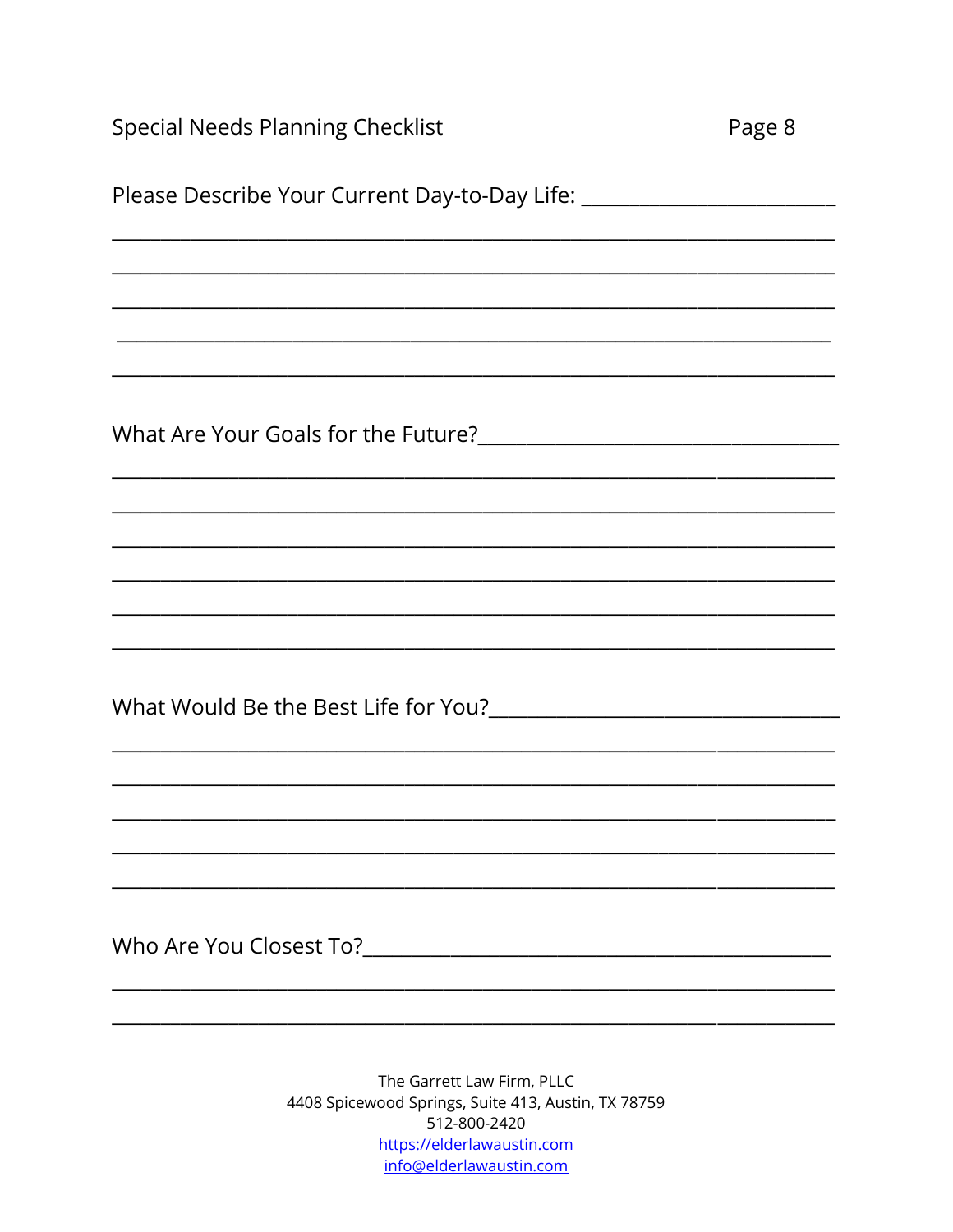| Is There Anything Else You Would Like Others to Know?________________    |  |
|--------------------------------------------------------------------------|--|
|                                                                          |  |
| Document Checklist [please write "have" or "want" or "do not need"]:     |  |
|                                                                          |  |
|                                                                          |  |
|                                                                          |  |
| Application to Serve as Social Security Representative Payee:            |  |
| Application for Guardian of the Estate [money]: ________________________ |  |
|                                                                          |  |
|                                                                          |  |
|                                                                          |  |
| Directions Correctly Naming Beneficiaries Named on Insurance Policies,   |  |
|                                                                          |  |
| HIPAA Medical Release Forms for You: Parents: Parents:                   |  |
| Medical Power of Attorney for You: Parents: Parents:                     |  |
|                                                                          |  |
| Mental Health Directive for You: Parents: Parents:                       |  |
| Financial Powers of Attorney for You: Parents: Parents:                  |  |
| Declaration of Guardian in Case of Need for You: Parents:                |  |
| Last Will and Testament for You: Parents: 1990 Million Parents:          |  |